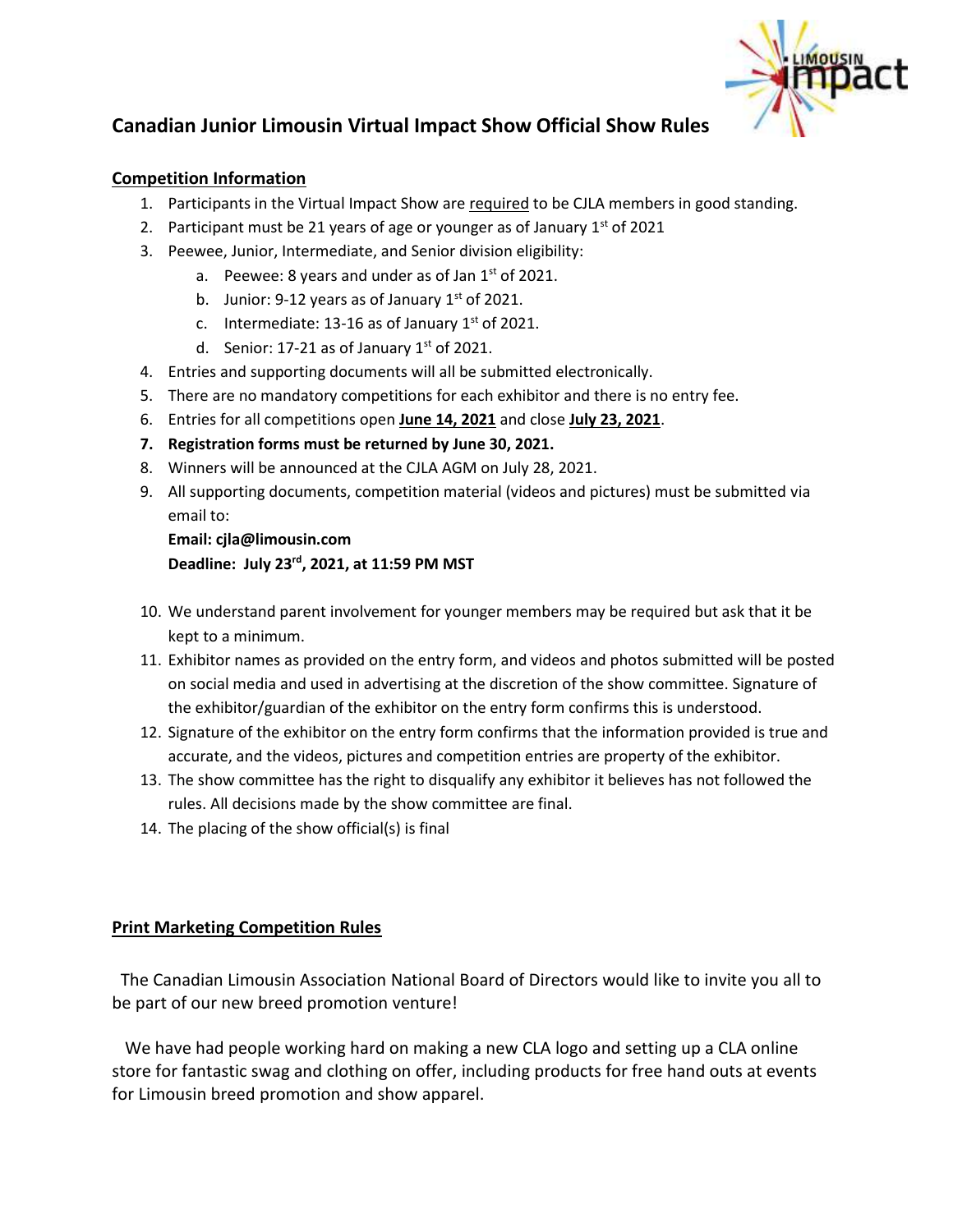We have an opportunity for you Juniors to be part of the next step! The CLA would like you to create an ad that focuses on breed promotion and sustainability for seedstock producers and cattlemen using Limousin genetics. You all are the next generation of the Limousin breed and its success. We live in a digital era where graphics and eye-catching print media with informative facts for both producer and consumer can sell those Limousin traits that put money in our pockets and food on our plate.

 We ask that you all create a proof of an an ad to present to the CLA board for judging. The chosen proof will be made available for members of the association to use nationally in Limousin breed promotion and marketing at events throughout the calendar year. On the anniversary date of the proof, both the CLA and CJLA boards will decide if the current PDF will need any revisions.

The CLA board and its members are proud supporters of the CJLA and its members with programs and events. Creating this new digital marketing PDF is a great way to say thank you for that support. We, the CLA, believe in your ability to give the Limousin marketing print media a new face and design.

We can't wait to see what you bring forward!

#### Sincerely,

Cody Miller CLA Director, Promotion Committee Chairperson Carey Hirschfeld CLA Director, Promotion Committee Vice Chairperson

- 1. Submit (1) proof of a **Canadian Limousin breed ad**. The ad should focus on promoting the breed to the commercial industry.
- 2. The CLA logo will be provided by email to all participant for use on the ad
- 3. File formats accepted are: JPEG, PNG, PDF. File name should be as follows: Age Division Exhibitor First Name, Last Name Category (ex. Senior JohnSmith Photography).
- 4. Print marketing ads are to be emailed to **cjla@limousin.com by July 23, 2021 11:59 PM MST.**

#### **Photography Competition Rules**

Peewee & Junior: "Your Limousin Herd" or "The Summer Sky"

Intermediate & Senior: "The commercial side of the Limousin breed" or "The Summer Sky"

- 5. There will be one entry per exhibitor
- 6. Photo must be taken by the exhibitor between **June 7, 2021 and July 23, 2021.**
- 7. Each age division will be judged individually.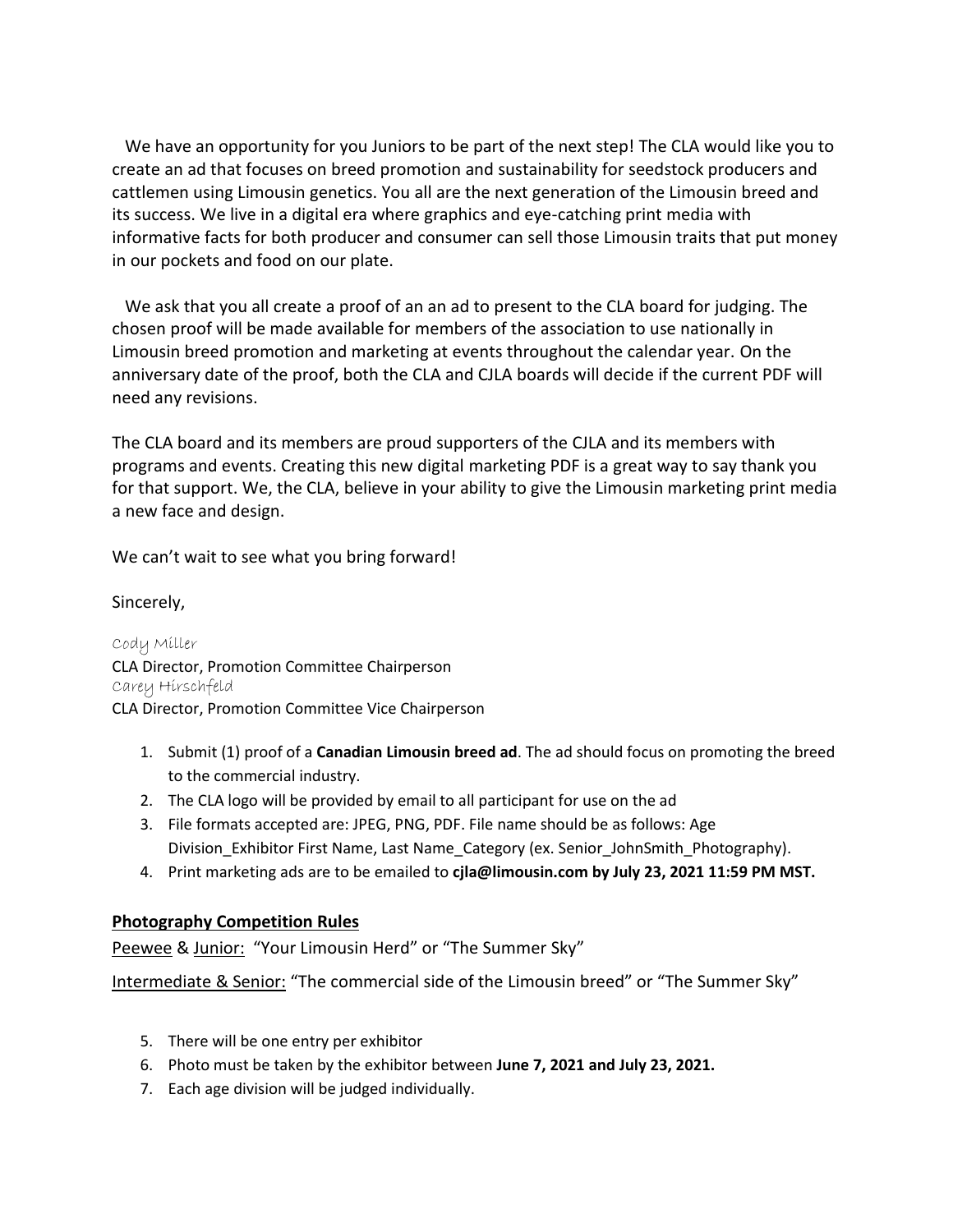- 8. Photographs must not be edited or altered in any way
- 9. All photographs become the property of the CJLA/CLA and may be used by CJLA or CLA for promotional purposes.
- 10. File formats accepted are: JPEG, PNG. File name should be as follows: Age Division\_Exhibitor First Name, Last Name Category (ex. Senior JohnSmith Photography).
- 11. Photos are to be emailed to **cjla@limousin.com by July 23, 2021 11:59 PM MST.**

Scoring:

|                | - Composition                     | (30%) |
|----------------|-----------------------------------|-------|
| $\overline{a}$ | Quality                           | (30%) |
|                | - Originality                     | (20%) |
| $\overline{a}$ | Relationship to Limousin Industry | (20%) |

#### **Artwork Competition Rules**

Peewee, Junior, Intermediate & Senior: Create a piece of interactive art using items you have

found around the farm. Pencil/pencil crayon/crayons are not allowed to be used. Paint is ok to

be used on the item.

- 1. One entry per exhibitor with no entry fee
- 2. Artwork must have been designed and made by the exhibitor.
- 3. Each age division will be judged individually.
- 4. Artwork must be submitted virtually as a photograph of the piece. If more than one photo is needed to capture more than one angle of the piece, we ask the photos are put together as a collage and submitted as one photo.
- 5. File formats accepted are: JPEG, PNG. File name should be as follows: Age Division\_Exhibitor First Name, Last Name Category (ex. Senior JohnSmith Artwork).
- **6.** Photos are to be emailed to **cjla@limousin.com by July 23, 2021 11:59 PM MST.**

#### **Judging Competition Rules**

- 1. Exhibitors will judge a class of yearling heifers selected by a CLA member
- 2. Both pictures and video will be provided for judging
- 3. Exhibitors must place the class and provide written reasons on their placings
- 4. Follow this example when giving reasons;

## Sir/Madam

"I place this class of Limousin Yearling Heifers 2, 1,3,4

- "I place 2 over 1 because
- "I place 1 over 3 because

"I place 3 over 4 because " "I place 4 at the bottom

#### because "

" For these reasons I place this class of Limousin Yearling Heifers 2,1,3,4. "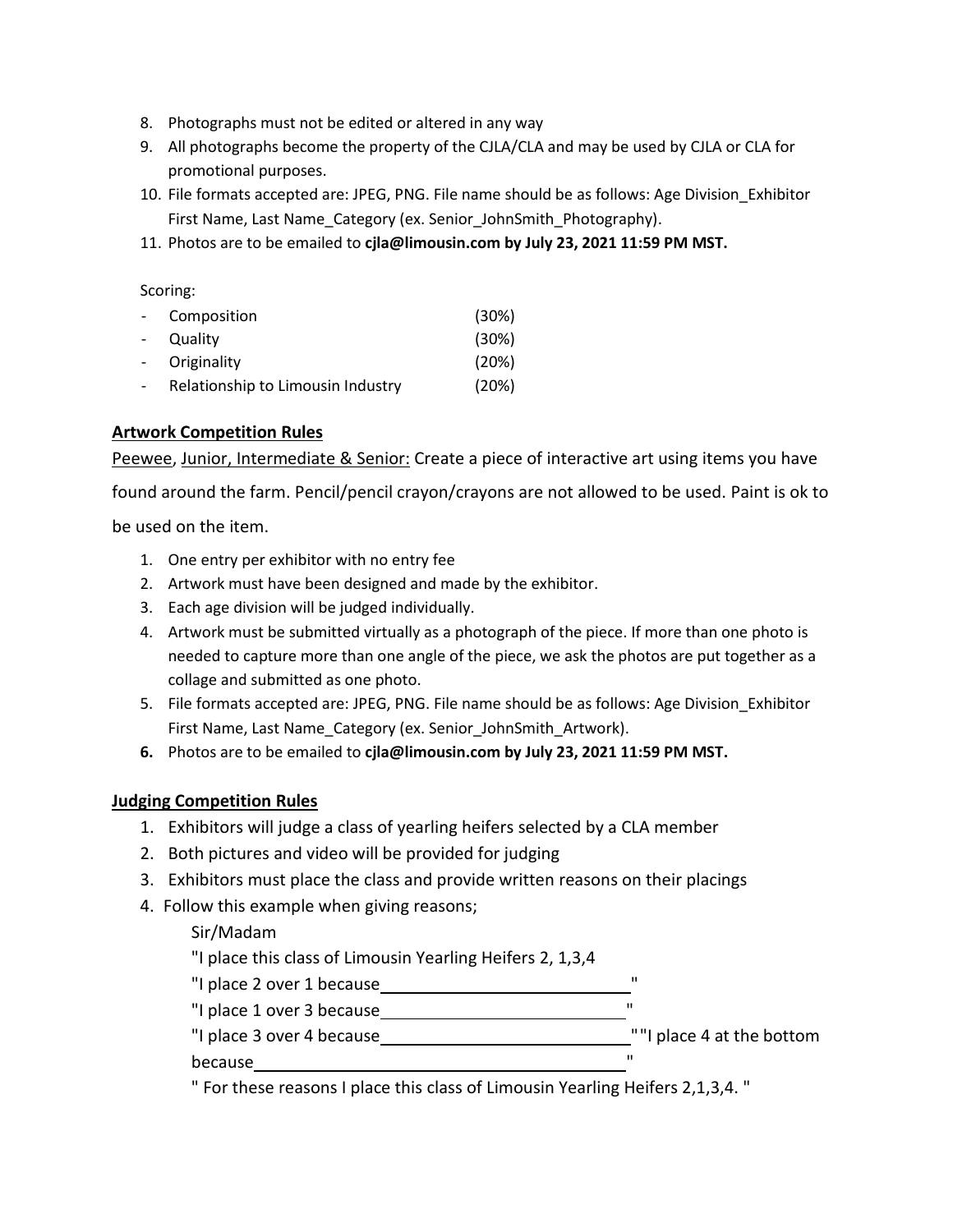- 5. Official placings and reasons will be provided after the competition
- 6. Reasons and placings are each scored out of 50 for a total score out of 100
- 7. Please sign up for the Judging competition on the registration from. The class to be judged along with further instructions will be emailed to all participants in July.
- **7.** Placings and reasons must be submitted emailed to **cjla@limousin.com by July 23, 2021 11:59 PM MST.**

## **Public Speaking**

Peewee & Junior: Tell us about your favorite animal that you have shown or about a favorite

animal you have on your farm.

Intermediate & Senior: What do you hope your future looks like in the Limousin breed?

- 1. Speeches must be written by the exhibitor.
- 2. Speech length 3-5 minutes. Peewees and Junior 1-3min.
- 3. File name should be as follows: Age Division Exhibitor First Name, Last Name Category (ex. Senior JohnSmith Photography).
- 4. Video quality of 720p or higher, file formats accepted are: MP4, WMV, AVI, MOV only.
- 5. Videos to be emailed to **cjla@limousin.com by July 23, 2021 11:59 PM MST.**

## Scoring

| - Delivery                     | $(50\%)$ |
|--------------------------------|----------|
| - Content related to the topic | (25%)    |
| - Layout                       | (25%)    |

#### **Peewee Colouring Contest Rules**

- 1. For CJLA members in the Peewee Division only
- 2. Larry the Limo Colouring page can be found on the CJLA Impact Show page on the CLA website
- 3. Colour the picture
- 4. Take a picture of Larry the Limo around your farm
- 5. Submit the picture by email to [cjla@limousin.com](mailto:cjla@limousin.com)

## **CJLA Recipe Collection**

The CJLA is compiling recipes to create the first-ever Canadian Junior Limousin Cookbook. The book will be sold as a fundraiser in 2022 with all proceeds going to the CJLA. This is a fun way to share memorable recipes in the breed! Do you have a favorite food you always eat at cattle shows or a special meal your